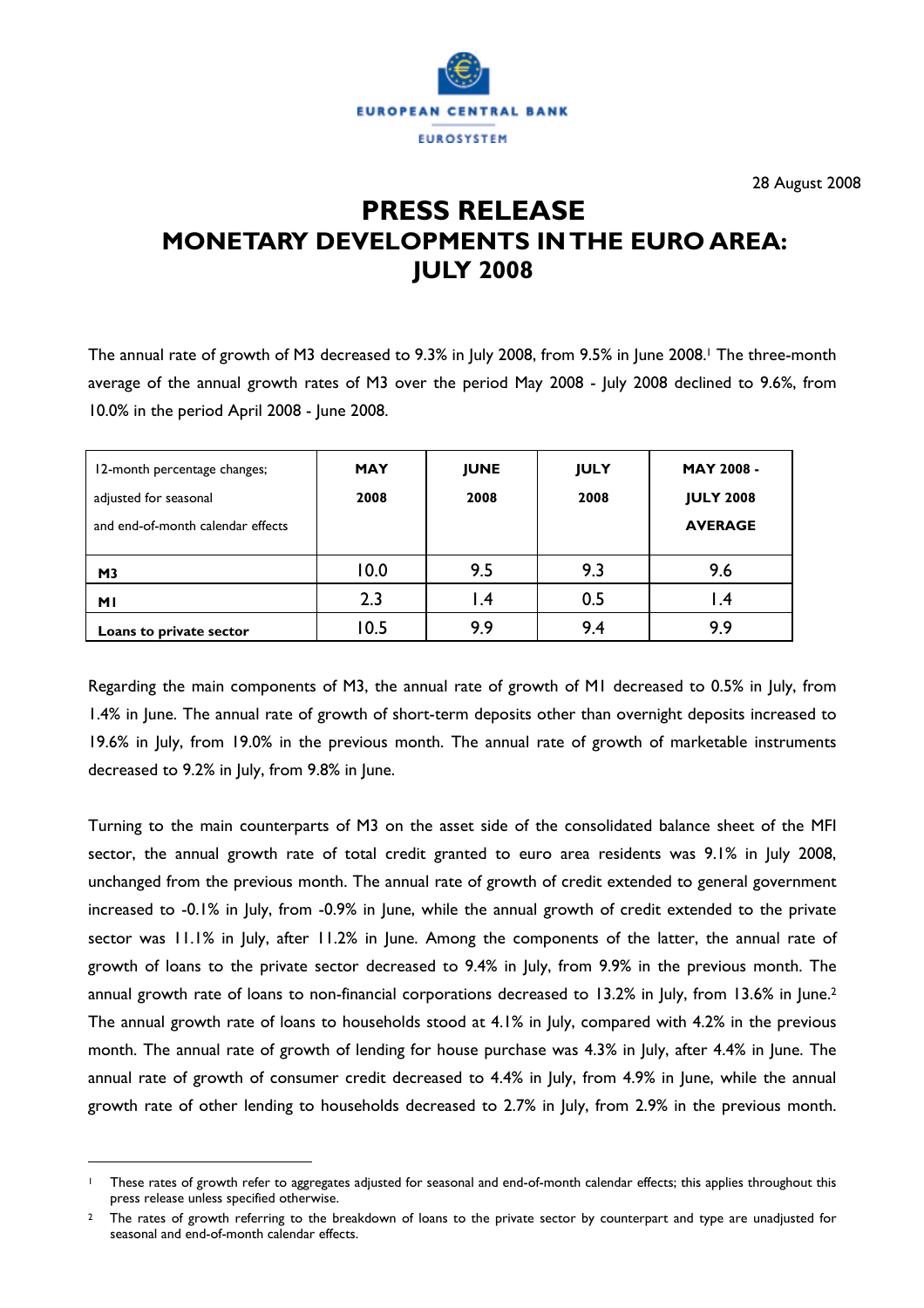Finally, the annual rate of growth of loans to non-monetary financial intermediaries (except insurance corporations and pension funds) decreased to 23.6% in July, from 25.5% in the previous month.

Over the 12 months up to July 2008, the net external asset position of the euro area MFI sector decreased by EUR 304 billion, compared with a decline of EUR 288 billion over the 12 months up to June. The annual rate of growth of longer-term financial liabilities of the MFI sector decreased to 5.2% in July, from 5.7% in June.

#### *Notes*

- *In addition to the monthly monetary developments for the reference month, this press release incorporates minor revisions to the data for previous months.*
- *The publication of the statistics on monetary developments in August, September, October and November 2008 is scheduled to take place at 10 am on 25 September, 27 October, 27 November, and 30 December 2008 respectively*.
- *Data refer to the changing composition of the euro area, i.e. they cover the EU Member States that had adopted the euro at the time to which the statistics relate. Data on outstanding amounts referring to periods up to and including December 2000 therefore cover the initial 11 euro area Member States, Greece is included as of January 2001, Slovenia as of January 2007 and Cyprus and Malta as of January 2008.*
- *The latest monetary data as contained in Tables 2.1 to 2.8 of the ECB's Monthly Bulletin can be found on the ECB's website (*http://www.ecb.europa.eu*) in the "Statistics" section under "Money, banking and financial markets" and then "Monetary statistics". The same section contains also longer time series for principal monetary aggregates (start date: January 1970), estimates for sectoral M3 holdings and methodological notes on the monetary statistics concepts and seasonal adjustment procedures.*

### **European Central Bank**

Press and Information Division

Kaiserstrasse 29, D-60311 Frankfurt am Main

Tel.: +49 69 1344 7455, Fax: +49 69 1344 7404

Internet: http://www.ecb.europa.eu

**Reproduction is permitted provided that the source is acknowledged.**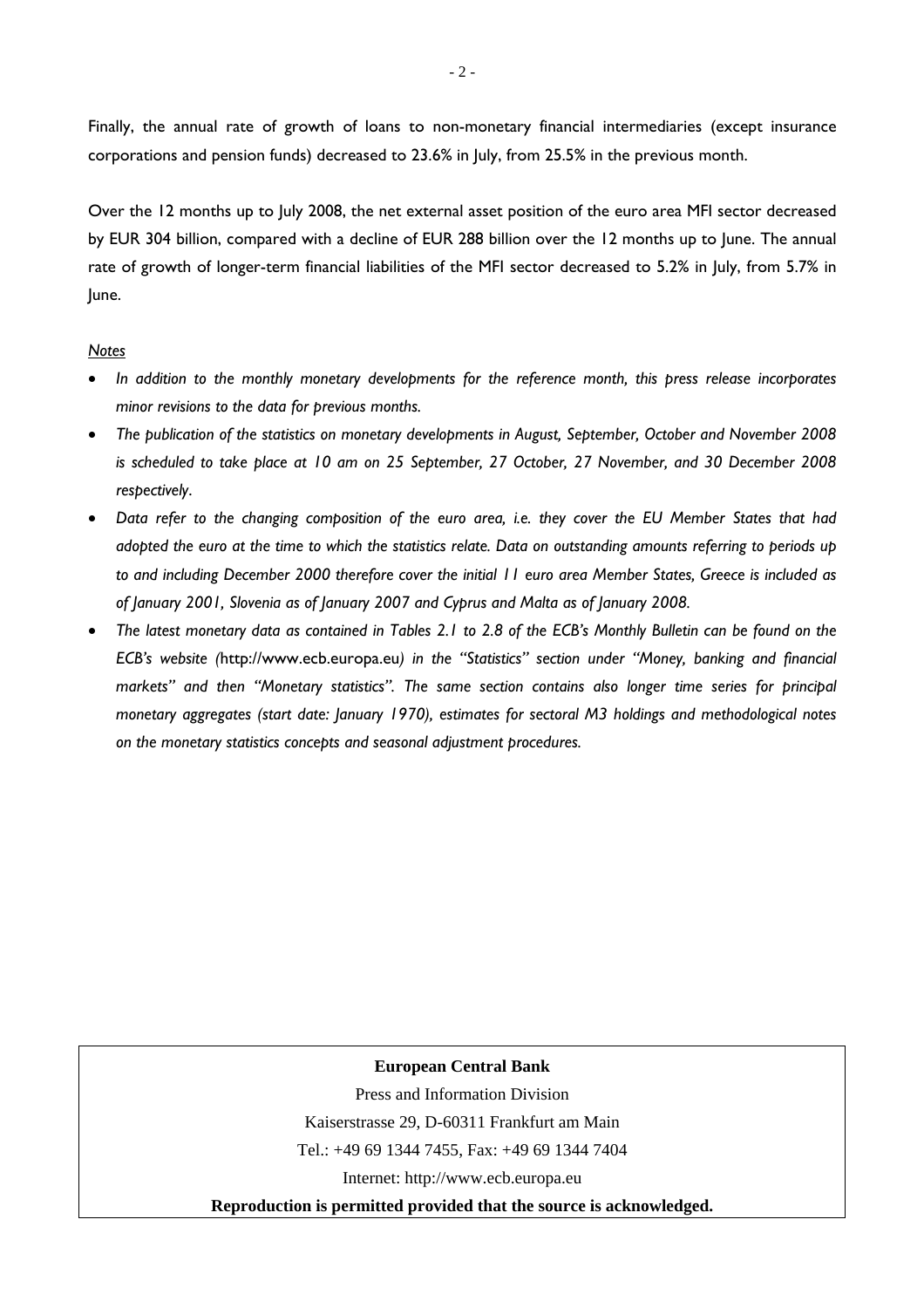#### **MONETARY DEVELOPMENTS IN THE EURO AREA: JULY 2008**

#### DATA ADJUSTED FOR SEASONAL EFFECTS

(EUR billions and annual percentage changes<sup>a)</sup>)

|                    |                                                                           | <b>JUNE 2008</b> |                   |             |             | <b>AVERAGE</b><br><b>MAY-08</b><br><b>JUL-08</b> |             |             |
|--------------------|---------------------------------------------------------------------------|------------------|-------------------|-------------|-------------|--------------------------------------------------|-------------|-------------|
|                    |                                                                           | End of month     | Monthly           | Annual      | End of      | Monthly                                          | Annual      | Annual      |
|                    |                                                                           | level            | flow <sup>b</sup> | growth rate | month level | flow $\frac{b}{b}$                               | growth rate | growth rate |
|                    | <b>COMPONENTS OF M3<sup>c)</sup></b>                                      |                  |                   |             |             |                                                  |             |             |
| (1)                | $M3$ (= items 1.3, 1.6 and 1.11)                                          | 9023             | 34                | 9.5         | 9102        | 74                                               | 9.3         | 9.6         |
| (1.1)              | Currency in circulation                                                   | 650              | 6                 | 8.0         | 650         | $\boldsymbol{0}$                                 | 7.1         | 7.5         |
| (1.2)              | Overnight deposits                                                        | 3188             | $-24$             | 0.1         | 3177        | $-13$                                            | $-0.8$      | 0.2         |
| (1.3)              | $M1$ (items 1.1 and 1.2)                                                  | 3837             | $-18$             | 1.4         | 3827        | $-13$                                            | 0.5         | 1.4         |
| (1.4)              | Deposits with agreed maturity up to 2 years                               | 2292             | 38                | 38.7        | 2385        | 90                                               | 39.1        | 39.4        |
| (1.5)              | Deposits redeemable at notice up to 3 months                              | 1537             | $\mathbf{0}$      | $-2.0$      | 1531        | -6                                               | $-2.1$      | $-2.2$      |
| (1.6)              | Other short term deposits (items 1.4 and 1.5)                             | 3829             | 38                | 19.0        | 3915        | 83                                               | 19.6        | 19.3        |
| (1.7)              | $M2$ (items 1.3 and 1.6)                                                  | 7666             | 20                | 9.4         | 7742        | 71                                               | 9.3         | 9.6         |
| (1.8)              | Repurchase agreements                                                     | 341              | 24                | 18.4        | 346         | 6                                                | 17.2        | 17.6        |
| (1.9)              | Money market fund shares/units                                            | 728              | $-12$             | 2.0         | 727         | $-3$                                             | 1.0         | 2.6         |
|                    | $(1.10)$ Debt securities issued with maturity up to 2 years               | 288              | $\mathbf{1}$      | 21.6        | 286         | $\boldsymbol{0}$                                 | 22.9        | 19.8        |
|                    | $(1.11)$ Marketable instruments (items 1.8, 1.9 and 1.10)                 | 1357             | 14                | 9.8         | 1360        | 3                                                | 9.2         | 9.6         |
|                    | <b>COUNTERPARTS OF M3</b>                                                 |                  |                   |             |             |                                                  |             |             |
|                    | <b>MFI</b> liabilities:                                                   |                  |                   |             |             |                                                  |             |             |
|                    |                                                                           |                  |                   |             |             |                                                  |             |             |
| (2)                | Holdings against central government $\phi$                                | 183              | 2                 | $-8.9$      | 179         | $-4$                                             | $-3.8$      | $-9.8$      |
| (3)                | Longer-term financial liabilities against                                 | 6024             | 20                | 5.7         | 6047        | 21                                               | 5.2         | 5.8         |
|                    | other euro area residents $($ = items 3.1 to 3.4)                         |                  |                   |             |             |                                                  |             |             |
| (3.1)              | Deposits with agreed maturity over 2 years                                | 1833             | $\overline{4}$    | 5.5         | 1834        | -1                                               | 4.6         | 5.4         |
| (3.2)              | Deposits redeemable at notice over 3 months                               | 117              | $-1$              | $-0.8$      | 116         | $-1$                                             | $-2.2$      | $-0.8$      |
| (3.3)              | Debt securities issued with maturity over 2 years                         | 2572             | 9                 | 2.8         | 2578        | $\overline{4}$                                   | 2.5         | 2.9         |
| (3.4)              | Capital and reserves                                                      | 1502             | 9                 | 12.1        | 1519        | 17                                               | 11.5        | 12.2        |
| <b>MFI</b> assets: |                                                                           |                  |                   |             |             |                                                  |             |             |
| (4)                | <i>Credit to euro area residents</i> $($ = items 4.1 and 4.2)             | 14989            | 55                | 9.1         | 15113       | 125                                              | 9.1         | 9.2         |
| (4.1)              | Credit to general government                                              | 2430             | $\mathbf{1}$      | $-0.9$      | 2440        | 7                                                | $-0.1$      | $-1.0$      |
|                    | of which Loans                                                            | 996              | 10                | 2.0         | 992         | $-4$                                             | 1.6         | 1.4         |
|                    | of which Securities other than shares                                     | 1434             | $-9$              | $-2.7$      | 1448        | 11                                               | $-1.2$      | $-2.4$      |
| (4.2)              | Credit to other euro area residents                                       | 12559            | 54                | 11.2        | 12673       | 118                                              | 11.1        | 11.4        |
|                    | of which Loans                                                            | 10631            | 40                | 9.9         | 10689       | 61                                               | 9.4         | 9.9         |
|                    | of which Securities other than shares                                     | 1067             | $20\,$            | 36.7        | 1096        | $28\,$                                           | 36.7        | 37.6        |
|                    | of which Shares and other equities                                        | 861              | $-6$              | $2.6\,$     | 888         | $28\,$                                           | 6.1         | 4.2         |
| (5)                | Net external assets                                                       | 378              | $-33$             | ND          | 368         | $-12$                                            | ND          | ND          |
| (6)                | Other counterparts of M3 (residual)<br>$(= M3 + items 2, 3 - items 4, 5)$ | $-137$           | 35                | ND          | $-154$      | $-23$                                            | ND          | ND          |

a) Figures may not add up due to rounding. The information in this table is based on consolidated balance sheet statistics reported by monetary financial institutions (MFIs). These include the Eurosystem, credit institutions and money market funds located in the euro area.

b) Calculated from the monthly difference in levels adjusted for reclassifications, exchange rate variations, other revaluations and any other changes which do not arise from transactions.

c) Liabilities of monetary financial institutions (MFIs) and specific units of the central government (post offices, treasury) vis-à-vis non-MFI euro area residents excluding central government.

d) Includes holdings of the central government of deposits with the MFI sector and of securities issued by the MFI sector.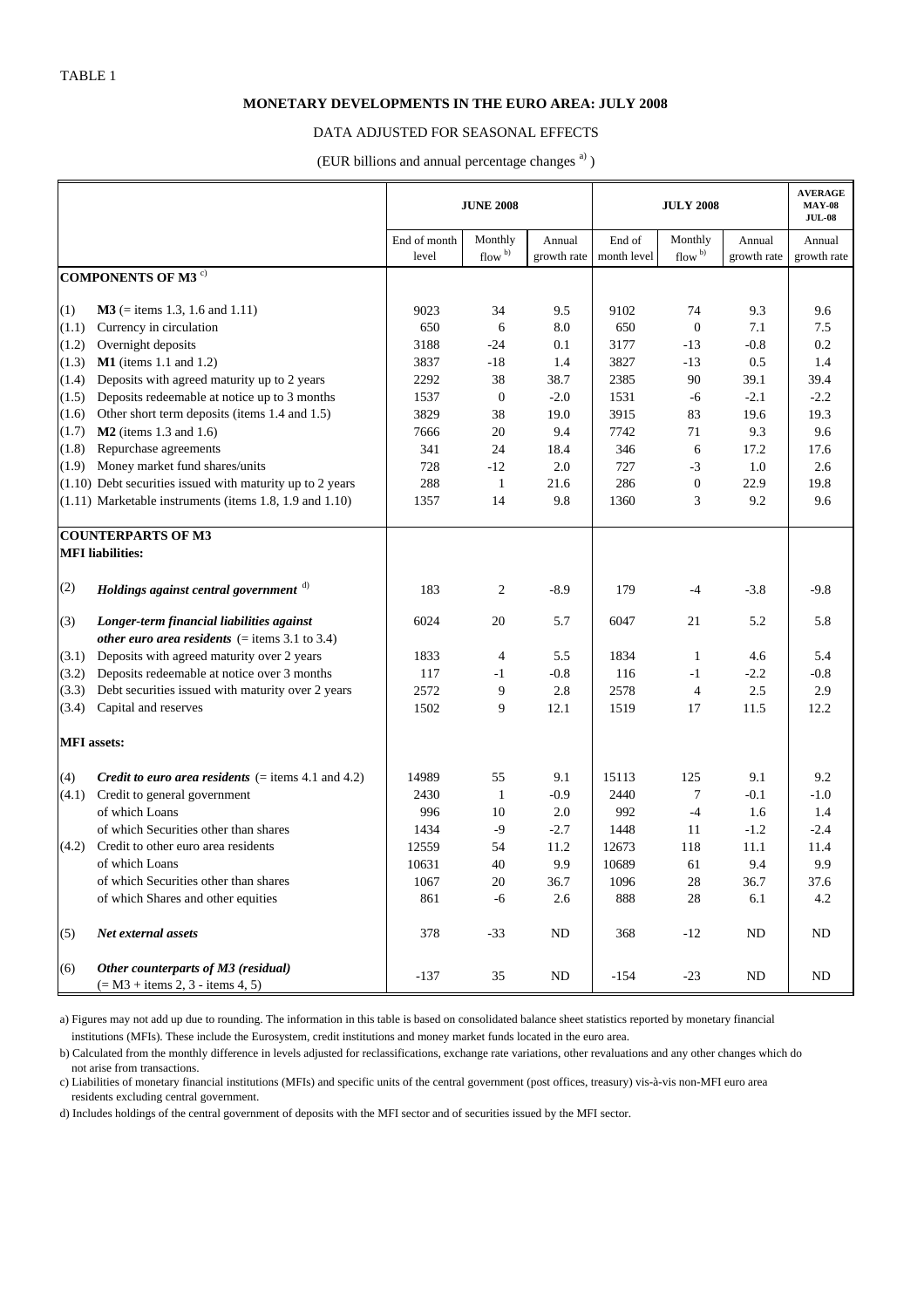#### **MONETARY DEVELOPMENTS IN THE EURO AREA: JULY 2008**

#### DATA UNADJUSTED FOR SEASONAL EFFECTS

(EUR billions and annual percentage changes<sup>a)</sup>)

|                    |                                                                           | <b>JUNE 2008</b> |                |             | <b>JULY 2008</b> | <b>AVERAGE</b><br><b>MAY-08</b><br><b>JUL-08</b> |             |             |
|--------------------|---------------------------------------------------------------------------|------------------|----------------|-------------|------------------|--------------------------------------------------|-------------|-------------|
|                    |                                                                           | End of           | Monthly        | Annual      | End of           | Monthly                                          | Annual      | Annual      |
|                    |                                                                           | month level      | flow b)        | growth rate | month level      | flow b)                                          | growth rate | growth rate |
|                    | <b>COMPONENTS OF M3<sup>c)</sup></b>                                      |                  |                |             |                  |                                                  |             |             |
| (1)                | $M3$ (= items 1.3, 1.6 and 1.11)                                          | 9064             | 21             | 9.4         | 9105             | 36                                               | 9.1         | 9.6         |
| (1.1)              | Currency in circulation                                                   | 652              | 6              | 7.6         | 659              | 7                                                | 7.3         | 7.6         |
| (1.2)              | Overnight deposits                                                        | 3257             | 37             | 0.5         | 3188             | $-71$                                            | $-1.0$      | 0.2         |
| (1.3)              | $M1$ (items 1.1 and 1.2)                                                  | 3909             | 44             | 1.6         | 3846             | $-64$                                            | 0.3         | 1.4         |
| (1.4)              | Deposits with agreed maturity up to 2 years                               | 2264             | 6              | 38.4        | 2367             | 100                                              | 39.3        | 39.6        |
| (1.5)              | Deposits redeemable at notice up to 3 months                              | 1539             | $-4$           | $-2.1$      | 1529             | $-10$                                            | $-2.1$      | $-2.2$      |
| (1.6)              | Other short term deposits (items 1.4 and 1.5)                             | 3803             | $\mathfrak{2}$ | 18.7        | 3896             | 90                                               | 19.6        | 19.3        |
| (1.7)              | $M2$ (items 1.3 and 1.6)                                                  | 7712             | 46             | 9.4         | 7743             | 25                                               | 9.1         | 9.6         |
| (1.8)              | Repurchase agreements                                                     | 330              | $-3$           | 18.3        | 333              | 3                                                | 17.3        | 17.7        |
| (1.9)              | Money market fund shares/units                                            | 733              | $-23$          | 2.1         | 743              | 8                                                | 1.2         | 2.7         |
|                    | $(1.10)$ Debt securities issued with maturity up to 2 years               | 288              | $\mathbf{1}$   | 21.6        | 286              | $\theta$                                         | 22.9        | 19.8        |
|                    | $(1.11)$ Marketable instruments (items 1.8, 1.9 and 1.10)                 | 1351             | $-25$          | 9.8         | 1362             | 11                                               | 9.2         | 9.6         |
|                    |                                                                           |                  |                |             |                  |                                                  |             |             |
|                    | <b>COUNTERPARTS OF M3</b>                                                 |                  |                |             |                  |                                                  |             |             |
|                    | <b>MFI</b> liabilities:                                                   |                  |                |             |                  |                                                  |             |             |
| (2)                | Holdings against central government d)                                    | 211              | 37             | $-8.8$      | 181              | $-30$                                            | $-3.8$      | $-9.8$      |
| (3)                | Longer-term financial liabilities against                                 | 6050             | 50             | 5.7         | 6071             | 20                                               | 5.2         | 5.8         |
|                    | <i>other euro area residents</i> (= items $3.1$ to $3.4$ )                |                  |                |             |                  |                                                  |             |             |
| (3.1)              | Deposits with agreed maturity over 2 years                                | 1841             | 8              | 5.5         | 1841             | $-1$                                             | 4.6         | 5.5         |
| (3.2)              | Deposits redeemable at notice over 3 months                               | 116              | $-1$           | $-0.8$      | 116              | $-1$                                             | $-2.2$      | $-0.8$      |
| (3.3)              | Debt securities issued with maturity over 2 years                         | 2587             | 19             | 2.8         | 2589             | $\mathbf{1}$                                     | 2.5         | 2.9         |
| (3.4)              | Capital and reserves                                                      | 1505             | 24             | 12.1        | 1526             | 21                                               | 11.6        | 12.2        |
| <b>MFI</b> assets: |                                                                           |                  |                |             |                  |                                                  |             |             |
| (4)                | <i>Credit to euro area residents</i> $(=$ items 4.1 and 4.2)              | 15045            | 45             | 9.0         | 15153            | 109                                              | 9.1         | 9.2         |
| (4.1)              | Credit to general government                                              | 2446             | 6              | $-1.0$      | 2447             | $-2$                                             | $-0.2$      | $-1.0$      |
|                    | of which Loans                                                            | 994              | 12             | 2.0         | 991              | $-3$                                             | 1.5         | 1.4         |
|                    | of which Securities other than shares                                     | 1452             | -6             | $-2.7$      | 1456             | 1                                                | $-1.2$      | $-2.4$      |
| (4.2)              | Credit to other euro area residents                                       | 12598            | 39             | 11.2        | 12706            | 111                                              | 11.1        | 11.4        |
|                    | of which Loans                                                            | 10660            | 67             | 9.8         | 10724            | 67                                               | 9.4         | 9.9         |
|                    | of which Securities other than shares                                     | 1078             | 22             | 36.7        | 1103             | 25                                               | 36.9        | 37.6        |
|                    | of which Shares and other equities                                        | 861              | $-50$          | 2.6         | 879              | $20\,$                                           | 6.1         | 4.3         |
|                    |                                                                           |                  |                |             |                  |                                                  |             |             |
| (5)                | Net external assets                                                       | 386              | 15             | ND          | 382              | -6                                               | ND          | ND          |
| (6)                | Other counterparts of M3 (residual)<br>$(= M3 + items 2, 3 - items 4, 5)$ | $-107$           | 49             | ND          | $-178$           | $-77$                                            | ND          | ND          |

a) Figures may not add up due to rounding. The information in this table is based on consolidated balance sheet statistics reported by monetary financial institutions (MFIs). These include the Eurosystem, credit institutions and money market funds located in the euro area.

b) Calculated from the monthly difference in levels adjusted for reclassifications, exchange rate variations, other revaluations and any other changes which do not arise from transactions.

c) Liabilities of monetary financial institutions (MFIs) and specific units of the central government (post offices, treasury) vis-à-vis non-MFI euro area residents excluding central government.

d) Includes holdings of the central government of deposits with the MFI sector and of securities issued by the MFI sector.